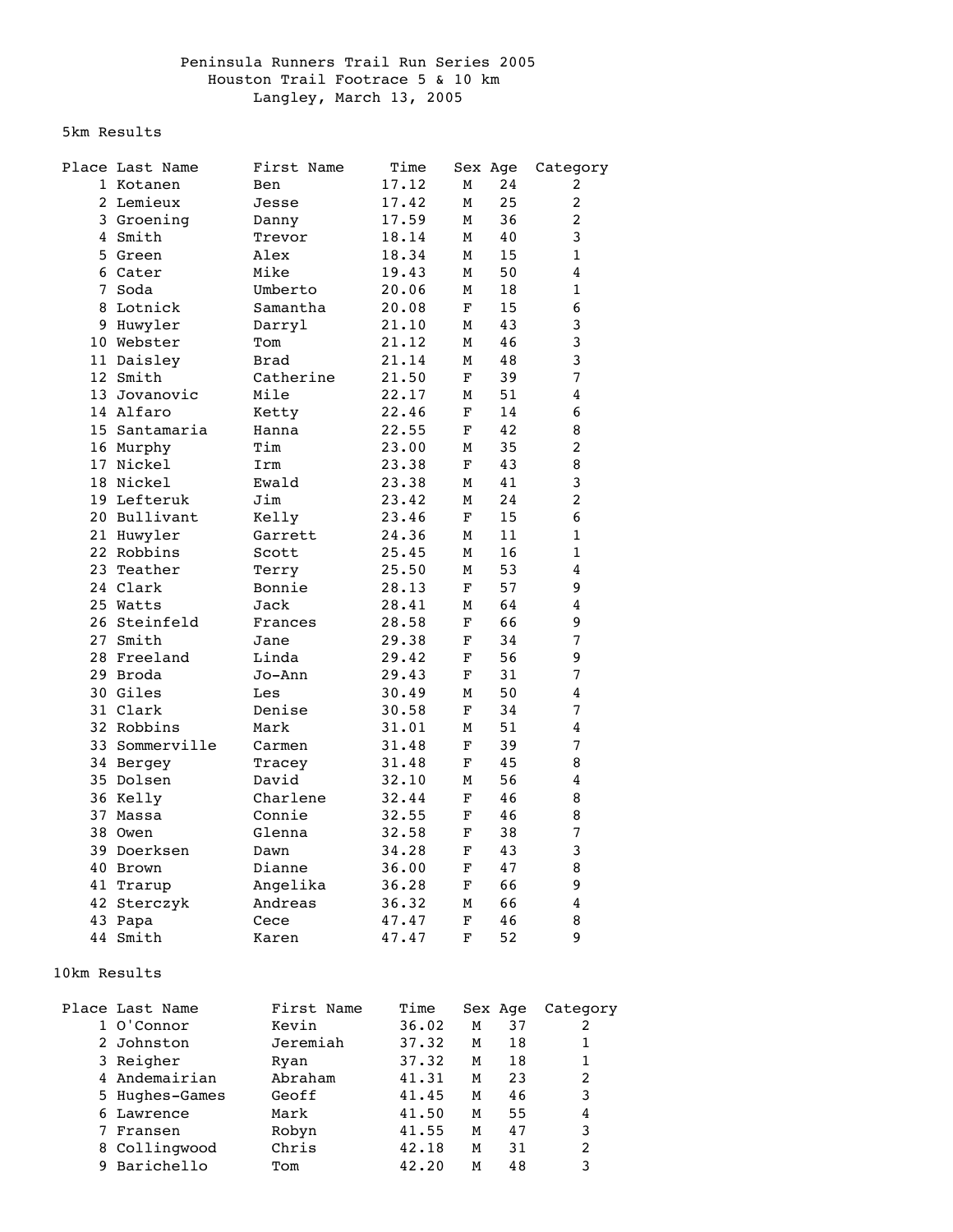|    | 10 Wilson              | Robin          | 43.04 | М           | 48 | 3                       |
|----|------------------------|----------------|-------|-------------|----|-------------------------|
|    | 11 Walton              | Darren         | 43.15 | М           | 34 | $\overline{2}$          |
|    | 12 Stevenson           | Cheryl         | 43.24 | F           | 39 | $\boldsymbol{7}$        |
|    | 13 Fisher              | Murray         | 44.25 | М           | 43 | 3                       |
|    | 14 Hyder               | Mark           | 44.37 | М           | 52 | 4                       |
|    | 15 Armando             | <b>Brionez</b> | 44.44 | М           | 54 | $\bf 4$                 |
|    | 16 Freeland            | Holly          | 44.44 | F           | 27 | $\overline{7}$          |
|    | 17 Halliday            | John           | 44.52 | М           | 34 | $\overline{a}$          |
|    | 18 Angell              | Norm           | 45.15 | М           | 51 | $\bf 4$                 |
|    | 19 Catarinen           | Eddie          | 46.31 | М           | 40 | 3                       |
|    | 20 Robertson           | Steve          | 46.33 | М           | 45 | 3                       |
|    |                        |                | 46.42 |             | 61 | $\bf 4$                 |
|    | 21 Amstutz             | Tony           |       | М           |    |                         |
|    | 22 Northey             | Sue            | 47.23 | $\mathbf F$ | 40 | $\boldsymbol{7}$        |
|    | 23 Desrochers          | Ed             | 48.09 | М           | 48 | 3                       |
|    | 24 Vandenberg          | David          | 48.32 | М           | 16 | $\mathbf 1$             |
|    | 25 Erickson            | Janene         | 48.48 | F           | 24 | $\overline{7}$          |
|    | 26 Gauvin              | Chris          | 49.44 | М           | 28 | $\overline{c}$          |
|    | 27 George              | William        | 50.29 | М           | 66 | $\boldsymbol{4}$        |
|    | 28 Liang               | <b>Bill</b>    | 50.29 | М           | 47 | 3                       |
|    | 29 Bratus              | Allan          | 50.30 | М           | 56 | $\overline{4}$          |
|    | 30 Osborn              | Gordon         | 51.11 | М           | 45 | 3                       |
|    | 31 Booth               | Tanya          | 51.20 | F           | 29 | $\boldsymbol{7}$        |
|    | 32 Cillers             | Philip         | 53.17 | М           | 47 | 3                       |
|    | 33 Bailey              | Allan          | 53.36 | М           | 53 | $\boldsymbol{4}$        |
|    | 34 Barber              | Gordon         | 53.39 | М           | 49 | 3                       |
|    | 35 Swain               | Debra          | 53.55 | F           | 50 | 9                       |
|    | 36 Visnjak             | Rob            | 54.00 | М           | 34 | $\boldsymbol{2}$        |
|    | 37 Lines               | Christina      | 54.02 | F           | 37 | $\boldsymbol{7}$        |
|    | 38 Robertson           | Tamara         | 54.04 | F           | 34 | $\boldsymbol{7}$        |
|    | 39 DeFouw              | Christine      | 54.10 | F           | 34 | $\boldsymbol{7}$        |
|    | 40 Dickson             | Walt           | 54.20 | М           | 60 | $\boldsymbol{4}$        |
|    | 41 Bachand             | David          | 54.32 | М           | 44 | 3                       |
| 42 | Brown                  | Roger          | 55.17 | М           | 50 | $\overline{4}$          |
| 43 | Bowen                  | Kathy          | 55.33 | F           | 54 | 9                       |
|    | 44 Chisholm            | Ron            | 55.45 | М           | 58 | $\bf 4$                 |
|    | 45 Wadel               | Cindy          | 55.49 | F           | 34 | $\boldsymbol{7}$        |
|    | 46 McClurg             | Jill           | 55.53 | F           | 48 | 8                       |
|    | 47 Gertz               | Linda          | 56.05 | F           | 36 | $\boldsymbol{7}$        |
|    |                        | <b>Brenda</b>  | 56.10 | F           | 45 | 8                       |
|    | 48 Cosgrave<br>49 Dent |                |       | $\mathbf F$ |    | 8                       |
|    |                        | Diane          | 56.36 |             | 47 |                         |
|    | 50 Eso                 | Jim            | 56.55 | Μ           | 45 | 3                       |
|    | 51 Gerber              | Will           | 57.09 | М           | 68 | $\overline{\mathbf{4}}$ |
|    | 52 Visnjak             | Kerri          | 57.15 | F           | 34 | $\boldsymbol{7}$        |
|    | 53 Sommerville         | Don            | 57.23 | М           | 42 | 3                       |
|    | 54 Steinbeck           | Shannon        | 57.45 | F           | 26 | $\boldsymbol{7}$        |
|    | 55 Schoonen            | Karl           | 57.56 | М           | 63 | $\bf 4$                 |
|    | 56 Ridley              | Mike           | 58.17 | М           | 42 | 3                       |
|    | 57 Williams            | Rick           | 58.39 | М           | 55 | $\bf 4$                 |
|    | 58 Gier                | Bill           | 59.29 | М           | 55 | $\bf 4$                 |
|    | 59 Graham              | Laurie         | 59.45 | F           | 42 | 8                       |
|    | 60 Daniel              | Rob            | 59.50 | М           | 65 | $\bf 4$                 |
|    | 61 Coulter             | Barbra         | 60.20 | F           | 48 | 8                       |
|    | 62 Coulter             | Laddie         | 60.20 | М           | 48 | 3                       |
|    | 63 Barber              | Margo          | 60.42 | F           | 51 | 9                       |
|    | 64 Dobranowski         | Ben            | 60.46 | М           | 52 | $\bf 4$                 |
|    | 65 Yeadon              | Bernice        | 61.03 | F           | 49 | 8                       |
|    | 66 Edge                | Julie          | 61.26 | F           | 43 | 8                       |
|    | 67 Yeadon              | Heather        | 61.59 | F           | 20 | $\boldsymbol{7}$        |
|    | 68 Hiebert             | Jennifer       | 62.52 | F           | 46 | $\, 8$                  |
|    | 69 Dent                | Tom            | 63.20 | М           | 40 | 3                       |
|    | 70 Cowan               | Robyn          | 63.27 | F           | 46 | 8                       |
|    | 71 Foester             | Tom            | 65.52 | М           | 50 | $\bf 4$                 |
|    | 72 Hosler              | Kim            | 66.16 | F           | 43 | 8                       |
|    | 73 Lemieux             | Tracy          | 67.22 | F           | 45 | 8                       |
|    | 74 Sparks              | Miranda        | 67.29 | F           | 39 | $\boldsymbol{7}$        |
|    |                        |                |       |             |    |                         |